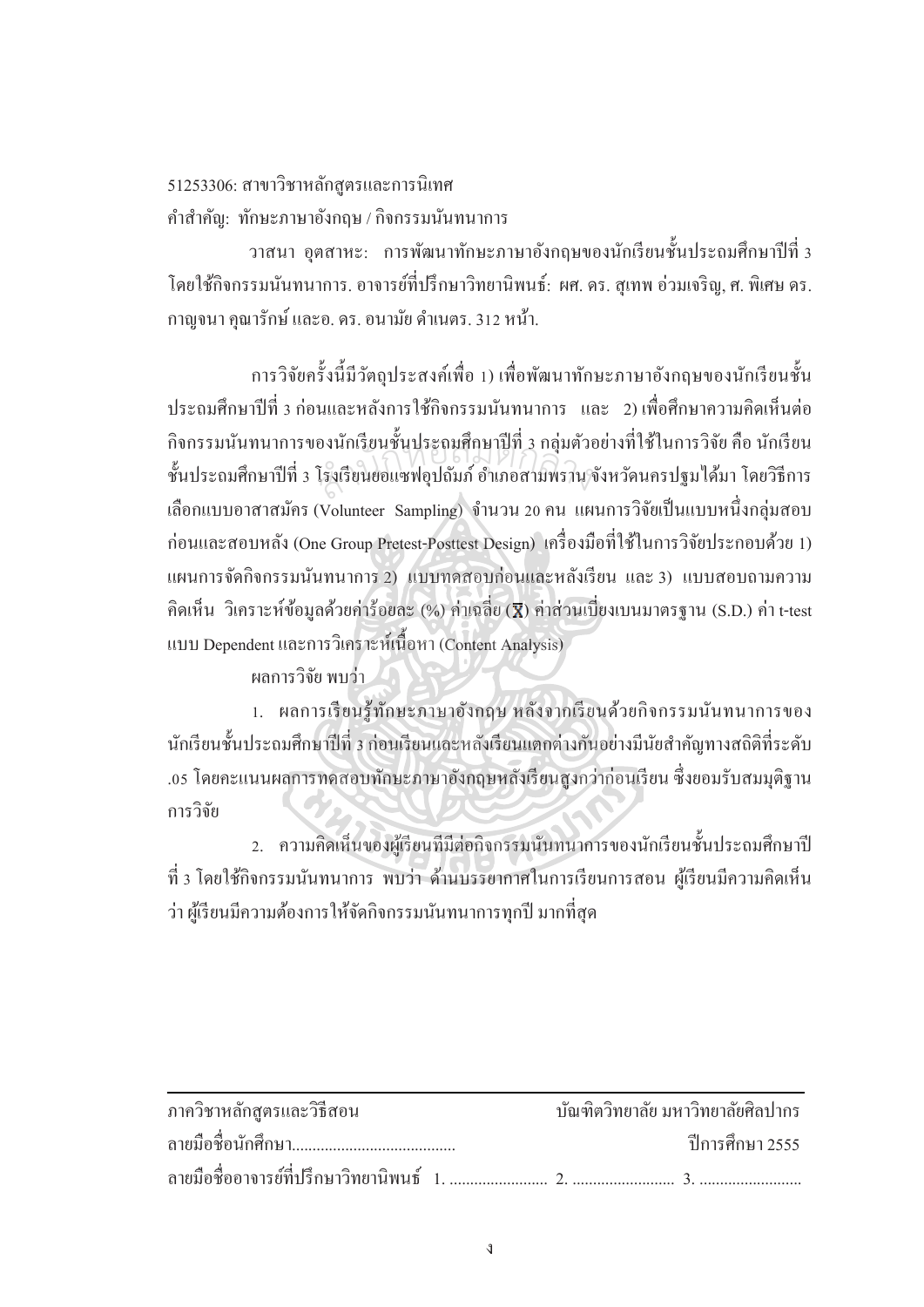## 6: MAJOR: CURRICULUM AND SUPERVISION KEY WORDS: ENGLISH SKILLS/ RECREATIONAL ACTIVITIES

 WASSANA UTSAHA: THE DEVELOPMENT OF THIRD GRADE STUDENTS' ENGLISH SKILLS THROUGH RECREATIONAL ACTIVITIES. THESIS ADVISORS:ASST. PROF. SUTEP UAMCHAROEN, Ed.D., PROF. KANCHANA KUNARAK, Ph.D., AND ANAMAI DAMNET, Ph.D., 312pp.

The purposes of this research were  $(1)$  to compare the development of third grade students' English skills before and after being taught through recreational activities and 2) to investigate the students' perception towards the recreational activities. The sample group was obtained by Volunteer Sampling and comprised 20 third grade students from Joseph Upatham School, Nakhon Pathom, during the 2011 academic year. The research design utilized was the One Group Pretest Posttest Design. The instruments employed were: ) lesson plans for recreational activities ) English skill tests and ) a questionnaire for students' perception towards the recreational activities. The data were analyzed using percentage  $(\%)$ , mean( $\overline{\mathbf{X}}$ ), standard deviation (S.D.), t-test dependent and content analysis. s before and after being taught through

The results of the research are listed below:

. The English skill of the third grade students before and after learning English through recreational activities was found to have a significant statistical difference of .05; their scores were much improved. The findings indicated the recreational activities significantly enhanced the English skills of these students.

. The students' perception indicated that recreational activities should be provided by the school annually as they help improve learning atmosphere.

| Department of Curriculum and Instruction | Graduate School, Silpakorn University |
|------------------------------------------|---------------------------------------|
|                                          | Academic Year 2012                    |
|                                          |                                       |